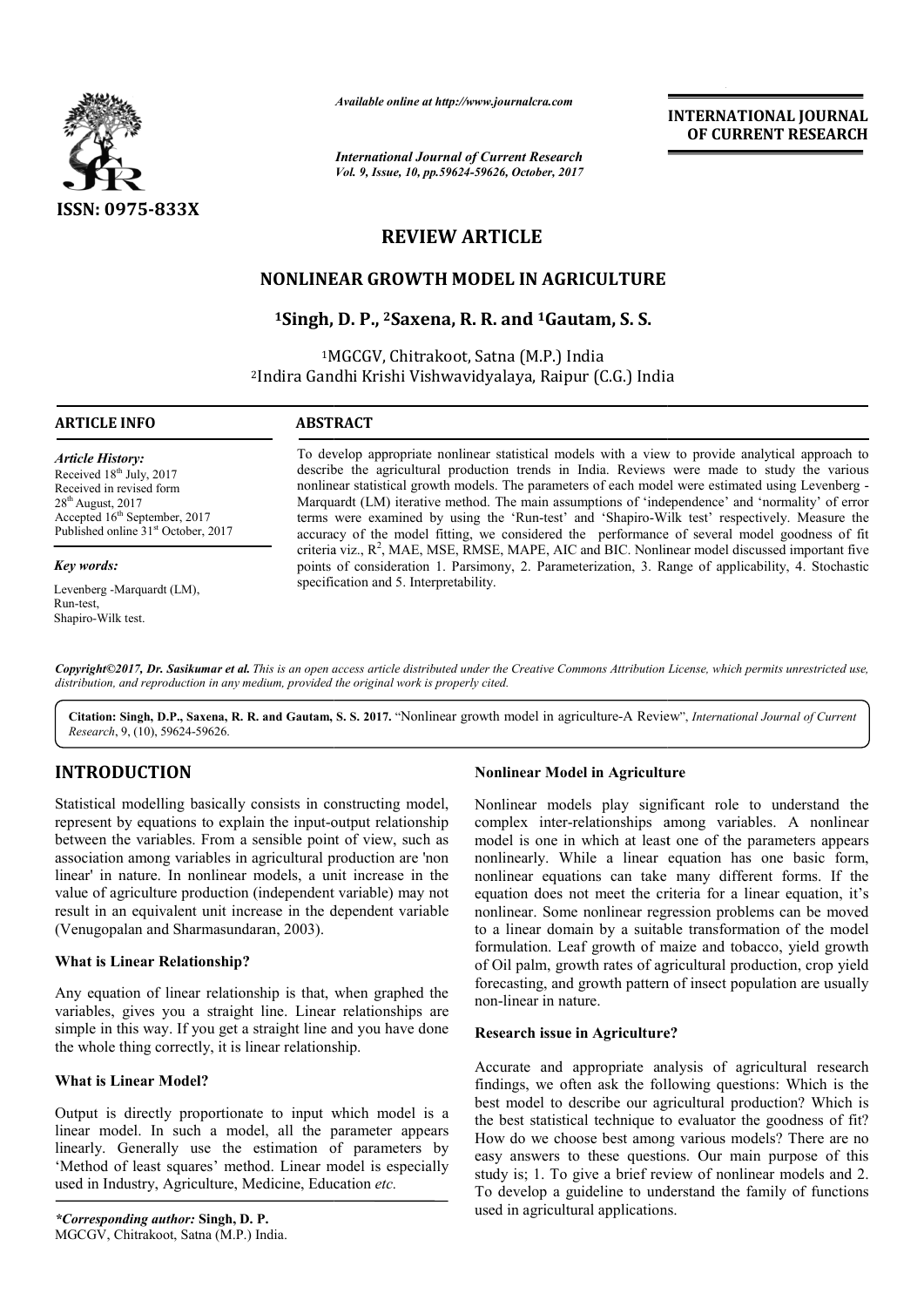## **For what reason should Utilize Nonlinear Models in Agriculture?**

The most main advantages of nonlinear models in are parsimony, interpretability, and prediction (Bates and Watts, 2007). The nonlinear models are able of helpful a huge range of mean functions, while each nonlinear model can be less flexible than linear models (i.e., polynomials) and variety of agricultural production data they can describe; While, nonlinear models appropriate for a given application can be more parsimonious (i.e., there will be less parameters involved) and more simply interpretable.

#### **Application of various nonlinear models in agriculture- A brief review**

Shadmehri (2008) estimated growth rates and decomposition analysis of agricultural production in Iran. Compound growth rates of area, production and yield were estimated by fitting semi-log trend equation using time series secondary data for the period of 1970 to 2000. He was found that the pattern of growth can no longer continue due to the lack of adequate water resources. Linear rates of growth are not found very convenient for any comparisons of growth between two period and two crops.

Kumar *et al.* (2012) proposed the suitable nonlinear growth models to provide analytical approach and to explain the coffee production trends in India. Agriculture production data used to describe the pattern of growth behaviour and the parameters of all models were estimated using Levenberg - Marquardt (LM) iterative method. Four main methods are commonly used to obtain estimates of the unknown parameters of a nonlinear regression models which are: (i) Linearization method, (ii) Gradient method, (iii) Does not use derivatives (DUD) method, and (iv) Levenberg-Marquardt (LM) method. It may be noted that various models are 'nonlinear', as each one of these involves at least one parameter in a nonlinear manner. Based on the performance of model fit and goodness of fit criteria, two best (Logistic and MMF) nonlinear models were chosen for future projection of coffee production in India.

Khan *et al.* (2013) applied nonlinear growth models to describing area, production and productivity of rice crop for agro-climatic zones wise and as well as complete Chhattisgarh State. Five different nonlinear statistical models *viz.,* Logistic, Monomolecular, Richards, MMF and Gompertz were considered for study. Appropriateness of a model was selected by sign of the parameter estimates; run test and Shapiro-Wilk test were in use to test the assumptions of randomness and normality of residuals, respectively. Levenberg -Marquardt (LM) iterative method used estimation of parameters of models. The suitable model found for agriculture production data of Chhattisgarh State in India were Logistic and Monomolecular models. Panwar *et al.* (2014) fitted model by 'method of least squares' method. Agriculture production data of wheat in different years is taken into consideration and different statistical models were fitted. The non-linear models, *viz.* Logistic, Gompertz and Monomolecular models were applied for wheat production of Uttar Pradesh, and comparative study, growth rate, forecasting was conducted for these models. Five most commonly methods are used to obtain estimates of the unknown parameters of a nonlinear regression model. These are (i) Gradient method, (ii) Gauss Newton method, (iii) Steepest-descent method, (iv) LevenbergMarquardt technique and (v) Do not-Use- Derivatives method. They were found that logistic model performed better followed by Gompertz and Monomolecular in agricultural production. Sotirios *et al.* (2015) fitted nonlinear models by a flow diagram and discuss each step separately providing examples and updates on procedures used. The following steps are considered: (i) choose candidate models, (ii) set starting values, (iii) fit models, (iv) parameter estimates after check convergence (v) select the "best" model, after that (vi) check model assumptions (residual analysis), and (vii) calculate confidence intervals and statistical descriptors. The associated feedback mechanisms are also addressed (i.e., model variance homogeneity). Choose candidate models by provided that an extensive library of nonlinear functions (associated parameter meanings with the 77 equations) and examples of typical applications in agriculture. Basak *et al.* (2017) studied various statistical models namely; logistic, Gompertz, linear, cubic, and other model to describing pattern of growth of the insect population over time data at West Bengal in 2015. Suitable models identified by using goodness of fit criteria  $viz, R^2$ , MAE, MSE, MAPE, ARPE, AIC, and BIC values. The Cubic model found that the best fit among a choice of fitted model and the occurrence of pest to estimate helpful.

#### **Conclusion**

In study the various view of the researcher used nonlinear model in agricultural production that better adjust the growth of agricultural production. Various iterative procedures viz. Taylor series method, Gradient method, Do not-Use-Derivatives method, Steepest descent, and Levenberg-Marquardt method were used most commonly to solving nonlinear normal equations. The most appropriate method found the 'Levenberg-Marquardt method' which was incorporates the best feature. Starting values of parameters were computed by different methods and various models is judge by the magnitude and sign of the parameter estimates, various goodness of fit viz.  $R^2$ , RMSE, MAE and by examination of residuals. Run test and Shapiro-Wilk test was employed to test the assumptions of randomness and normality of residuals.

## **REFERENCES**

- Basak, S., Das, S. S. and Pal S., 2017. Nonlinear modelling of rice leaf folder infestation on Boro rice in Pundibari (A part of Cooch Behar district). *Journal of Entomology and Zoology Studies*. 5(2): 967-972.
- Bates, D. M., and D. G., Watts. 2007. Nonlinear regression analysis and its applications. Wiley Ser. Probab. Stat. John Wiley and Sons, New York.
- Khan, S., Bhardwaj, R. K., Sexena, R. R., Bhagat, R. K., and Jatav, G. K. 2013. Non-linear statistical modelling for area, production and productivity of rice crop in Chhattisgarh. *Asian J. Soil Sci.*, 8(1): 98-102.
- Kumar, M., T. L., Gowda, Sathish C. S., Darshan, M. B. and Sheela Rani, S. 2012. Coffee production modelling in India using nonlinear statistical growth models. *Agric. Update*, **7**(1 & 2): 63-67.
- Panwar, Sanjeev, K. N. Singh, Kumar, A., Sarkar, S. K., Ranjeet Paul, Abhishek Rathore and N. Sivaramane, 2014. Forecasting of growth rates of wheat yield of Uttar Pradesh through non-linear growth models. *Indian Journal of Agricultural Sciences.* 84 (7): 856–859.